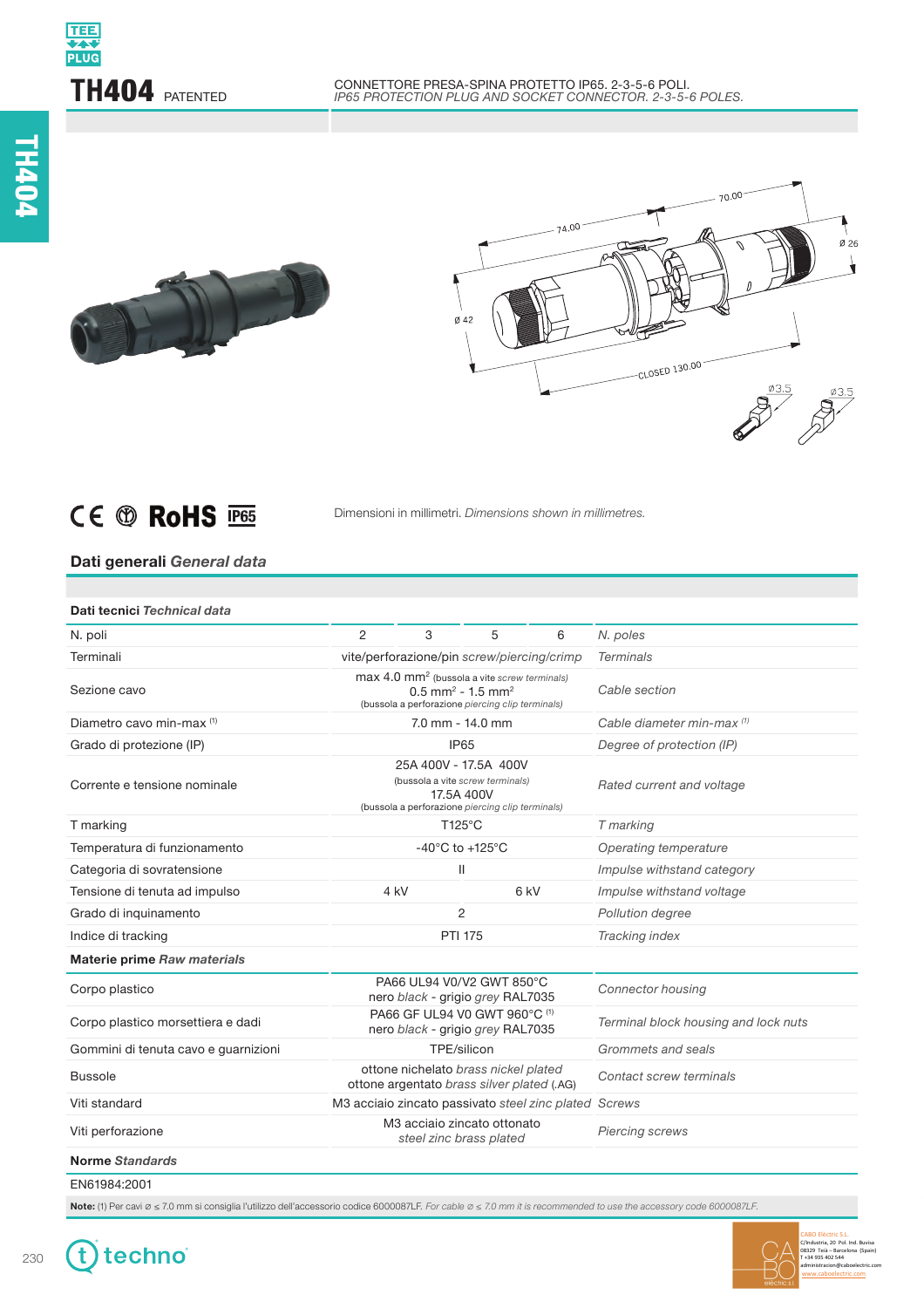

| Bussole Inserts (17.5A - 25A)                                                                                                                                                       |                                     |                     |                             |                   |                        |
|-------------------------------------------------------------------------------------------------------------------------------------------------------------------------------------|-------------------------------------|---------------------|-----------------------------|-------------------|------------------------|
| versione<br>version                                                                                                                                                                 |                                     | n. poli<br>n. poles | bussola<br>contact terminal | pz/imb<br>pcs/box | codice<br>order number |
|                                                                                                                                                                                     | <b>PLUG</b>                         | 2                   |                             | 200               | THB.404.A2G            |
|                                                                                                                                                                                     | <b>POWER</b><br><b>SOCKET</b>       |                     | ᇰ                           | 200               | THB.404.B2G            |
|                                                                                                                                                                                     | <b>PLUG</b>                         | 3                   |                             | 200               | THB.404.A2B            |
|                                                                                                                                                                                     | <b>POWER</b><br><b>SOCKET</b>       |                     | گہ                          | 200               | THB.404.B2B            |
|                                                                                                                                                                                     | <b>PLUG</b>                         | 5                   |                             | 200               | THB.404.A2A            |
|                                                                                                                                                                                     | <b>POWER</b><br>/4<br><b>SOCKET</b> |                     | -5                          | 200               | THB.404.B2A            |
|                                                                                                                                                                                     | <b>PLUG</b>                         | 6                   |                             | 200               | THB.404.A2E            |
|                                                                                                                                                                                     | <b>POWER</b><br><b>SOCKET</b>       |                     | ▄▟▖                         | 200               | THB.404.B2E            |
| Le versioni sopra indicate sono disponiibli con<br>terminali a perforazione di isolante (17.5A).<br>The above versions are available with<br>piercing clip terminal blocks (17.5A). |                                     |                     |                             | 200               | THP.404.AXX            |
|                                                                                                                                                                                     |                                     |                     | $\Rightarrow$               | 200               | THP.404.BXX            |
|                                                                                                                                                                                     |                                     |                     |                             |                   |                        |



**Note: □ □** Bussole con vite. Per sezioni cavo < 1.0 mm<sup>2</sup> si consiglia l'utilizzo del puntalino. *Contact screw terminals. For cable section < 1.0 mm<sup>2</sup> we suggest to use a cable tip.* 

CO Bussola a perforazione max 1.5 mm<sup>2</sup>. Piercing clip terminal max 1.5 mm<sup>2</sup>.<br>CH CH Per pin cilindrici universali Ø 2 mm (non forniti). For universal cylindric pin Ø 2 mm (not supplied).

**TH**404

Eventuali modifiche e migliorie sui dati tecnici o sul prodotto potranno essere effettuate senza preavviso. Luccian modifications of mighters can dark toomer of an product political product product and improvements can be carried out without notice.



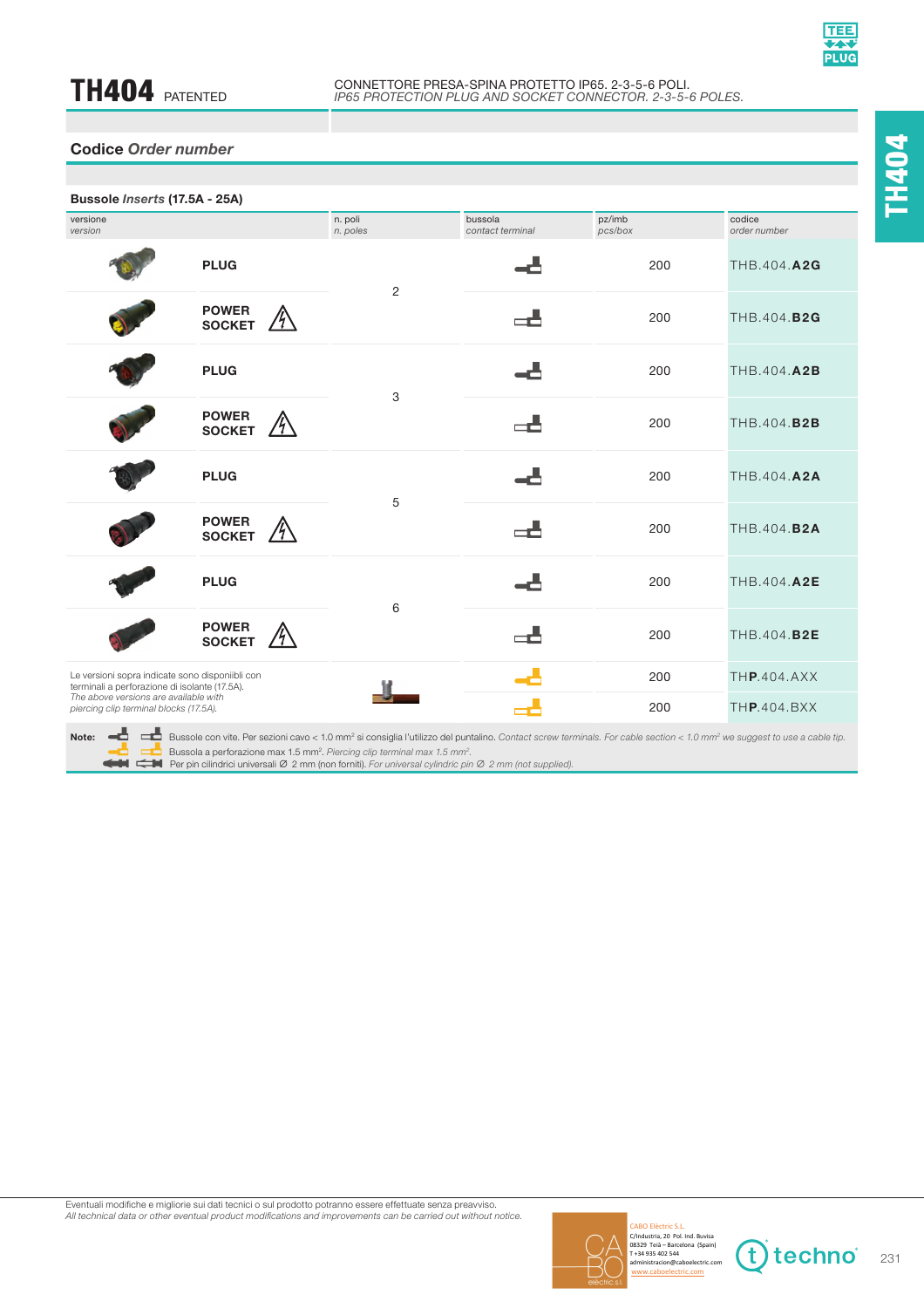## **TH404 PATENTED**

## **Codice** *Order number*

| Pin Crimp (10A)     |                               |                     |                       |                   |                        |
|---------------------|-------------------------------|---------------------|-----------------------|-------------------|------------------------|
| versione<br>version |                               | n. poli<br>n. poles | pin<br>crimp          | pz/imb<br>pcs/box | codice<br>order number |
|                     | <b>PLUG</b>                   | $\overline{c}$      |                       | 200               | THF.404.A2G            |
|                     | <b>POWER</b><br><b>SOCKET</b> |                     | $\Longleftrightarrow$ | 200               | THF.404.B2G            |
|                     | <b>PLUG</b>                   | 3                   | فالمنا                | 200               | THF.404.A2B            |
|                     | <b>POWER</b><br><b>SOCKET</b> |                     | $\Longleftrightarrow$ | 200               | THF.404.B2B            |
|                     | <b>PLUG</b>                   | 5                   |                       | 200               | THF.404.A2A            |
|                     | <b>POWER</b><br><b>SOCKET</b> |                     | $\Longleftrightarrow$ | 200               | THF.404.B2A            |
|                     | <b>PLUG</b>                   | 6                   |                       | 200               | THF.404.A2E            |
|                     | <b>POWER</b><br><b>SOCKET</b> |                     | $\leftrightharpoons$  | 200               | THF.404.B2E            |
|                     |                               |                     |                       |                   |                        |



Eventuali modifiche e migliorie sui dati tecnici o sul prodotto potranno essere effettuate senza preavviso. Luccian modifications of mighters can dark toomer of an product political product product and improvements can be carried out without notice.



 $\mathbf{f}$ 

techno®